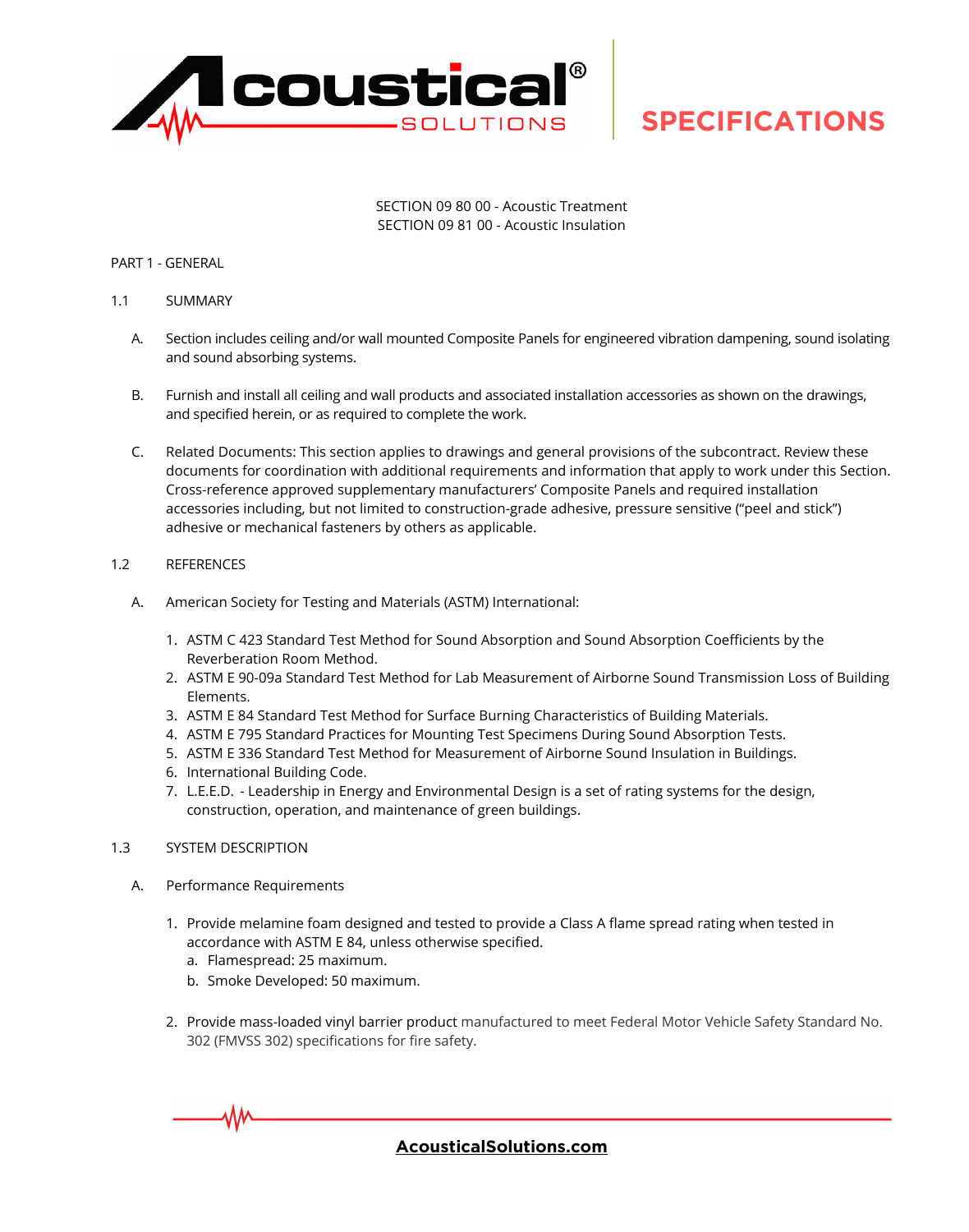

- 3. Provide wall and/or ceiling Composite Panel system in a layout designed by an engineer or qualified acoustic consultant ,which has been manufactured, fabricated and installed to provide Noise Reduction Coefficient (NRC) rating based on Sabine and Fitzroy formulas to comply with ASTM C 423, and a Sound Transmission Class (STC) rating to comply with ASTM E 90.
	- i. Noise Reduction Coefficient (NRC) = 0.75 or greater
	- ii. Sound Transmission Class (STC) = 25 or greater

### 1.4 SUBMITTALS

- B. Product Data: Manufacturer's technical data for Composite Panels including fire-resistive characteristics, finishes, details of installation, and the following:
	- 1. Manufacturer's installation instructions.
	- 2. Manufacturer's SDS Sheets.
	- 3. Certified laboratory test reports indicating compliance with Performance Requirements specified herein.
	- 4. Qualification data: For firms specified in "Quality Assurance" Article to demonstrate their capabilities and experience.
- C. Samples: One (1) 12" inch by 12" inch (305mm x 305mm) sample of desired thickness of the following specified units for color selection or verification.
- D. Shop Drawings: Layout and details of Composite Panels provided by qualified engineer or consultant, based on performance of proposed products. Show locations of items which are to be coordinated with, or supported by the structural ceiling and walls, if applicable.
- E. Closeout Submittals:
	- 1. Operating and Maintenance Manual, including cleaning and maintenance instructions.
	- 2. Extra Material for Owner's stock.
	- 3. Manufacturer's Safety Data Sheets (SDS).

### 1.5 QUALITY ASSURANCE

- F. Single-Source Responsibility: ACOUSTICAL SOLUTIONS to provide Composite Panels (only).
- G. Installer Qualifications: Acceptable to the manufacturer of the Composite Panels being installed. Utilize an installer having demonstrated 5 years minimum experience on projects of similar size and acoustical complexity.
- H. Mock-Up: Provide a mock-up for evaluation of installed appearance.
	- 1. Install panels in areas designated by proper authority.
	- 2. Do not proceed with remaining work until proper authority approves workmanship and appearance.
	- 3. Approved mock-up may remain as part of the work.
- I. SURFACE BURNING CHARACTERISTICS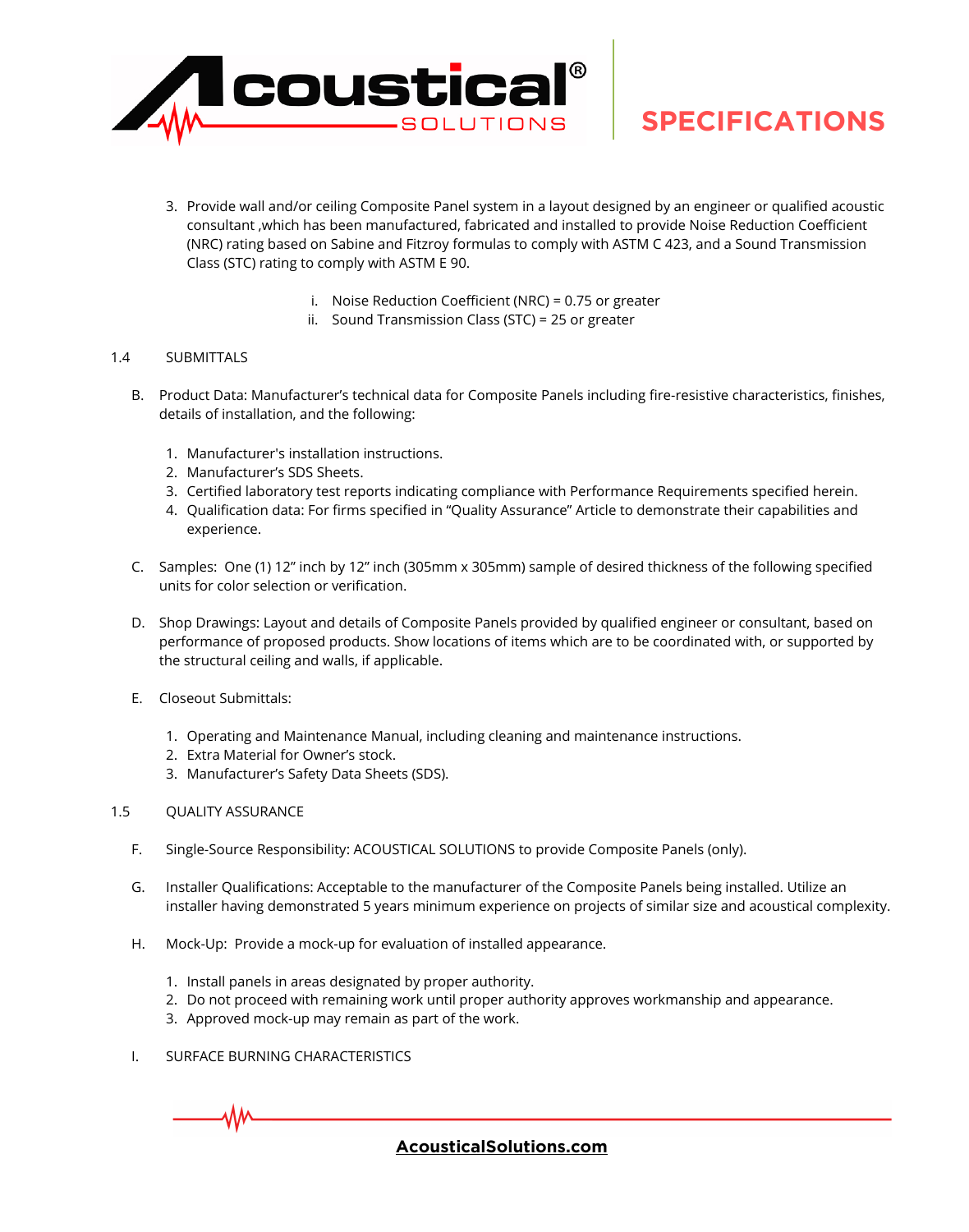

- 1. Melamine foam tested in accordance to ASTM E84 Fire rating Class A: a. Flame Spread Index <25 b.Smoke Developed Index <50
- 2. Mass loaded vinyl tested in accordance to meet Federal Motor Vehicle Safety Standard No. 302 (FMVSS 302) specifications for fire safety.

# 1.6 DELIVERY, STORAGE AND HANDLING

- J. Delivery: Deliver material in the manufacturer's original, unopened, undamaged containers with identification labels intact.
- K. Provide labels indicating Acoustical Solutions division brand name, style, size and thickness.
- L. Storage and Protection: Comply with manufacturer's recommendations. Store acoustical product indoors and protected from exposure to harmful environmental conditions and at temperature and humidity conditions recommended by the manufacturer.
- M. Wear handling gloves at all times when handling melamine foam-based products.

# 1.7 PROJECT CONDITIONS

- N. Environmental Limitations
	- 1. Install Composite Panels only in conditions that are within the manufacturer's published limits for temperature and humidity.
	- 2. Maintain the following conditions in areas where acoustical materials are to be installed 24 hours before, during and after installation: a. Relative Humidity: 65 - 75%.
		- b.Uniform Temperature: 55 70 degrees F (13 21 degrees C).
	- 3. Areas receiving panels should be free of construction debris and dust.
	- 4. Mechanical, sprinkler and electrical trades shall have completed their work above the ceiling structure and within structural walls prior to commencement of product installation.

### 1.8 MAINTENANCE

- O. Extra Materials: Provide a minimum of 1/2 box or 2%, whichever is larger, of additional materials if required for use by owner or the building maintenance and repair.
- P. Provide new unopened cartons of extra materials, packaged with protective covering for storage and identified with appropriate labels.
- PART 2 PRODUCTS
- 2.1 MANUFACTURER
	- Q. Acoustical Solution 2420 Grenoble Road, Richmond, VA 2329 | PH: 800-782-5742 | AcousticalSolutions.com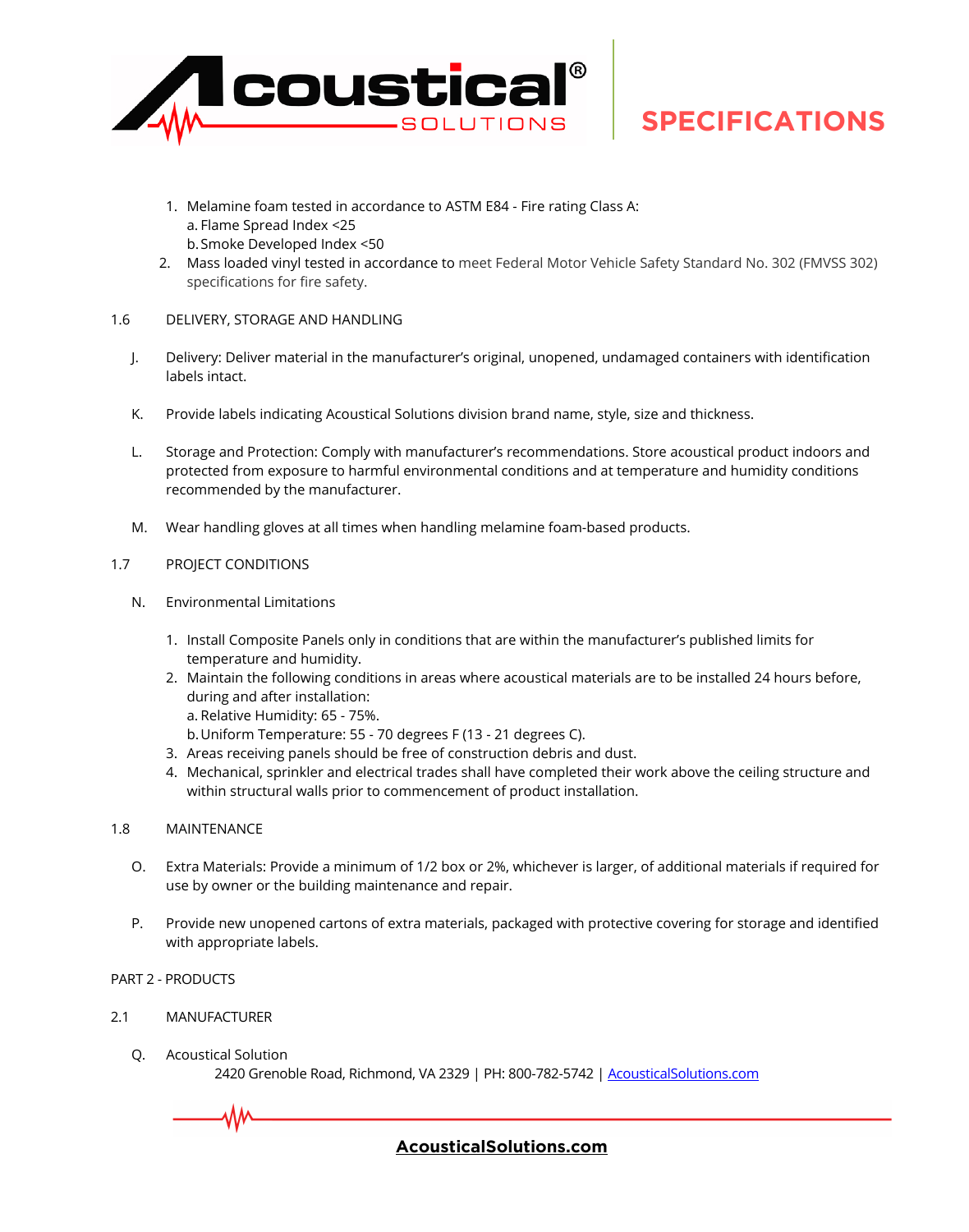

### 2.2 MATERIALS

- R. Acoustical Solutions PrivacyShield® Soundproofing Composite Foam. Composite Panels are manufactured from 100% open-cell melamine foam and mass-loaded vinyl with the following characteristics:
	- 1. Melamine Foam Fire Resistance: ASTM E84, Class A
	- 2. Mass loaded vinyl Fire Resistance: Complies with Federal Motor Vehicle Safety Standard No. 302 (FMVSS 302) specifications
	- 3. Acoustical Solutions Composite Panels with Natural Light Grey Melamine Foam: a. NRC 0.75 per ASTM C 423 Type A mounting
	- 4. ACOUSTICAL SOLUTIONS Natural Light Grey Composite Panels should achieve the following total absorption:

| Sound Absorption Coefficient [Sabins / ft <sup>2</sup> ] |       |      |      |      |      |      |                  |  |  |                                                                                          |  |
|----------------------------------------------------------|-------|------|------|------|------|------|------------------|--|--|------------------------------------------------------------------------------------------|--|
|                                                          |       |      |      |      |      |      |                  |  |  | Finish Thickness [in] 125 Hz 250 Hz 500 Hz 1000 Hz 2000 Hz 4000 Hz SAA NRC Mounting Type |  |
| Light Grey                                               | 1.375 | 0.08 | 0.25 | 0.85 | 0.86 | 1.00 | 1.08  0.74  0.75 |  |  | A                                                                                        |  |

- 5. ACOUSTICAL SOLUTIONS Composite Panels with Natural Light Grey Melamine Foam: b.STC 25 per ASTM E 90
- 6. ACOUSTICAL SOLUTIONS Natural Light Grey Composite Panels should achieve the following total transmission loss:

| Transmission Loss [dB] |                                                                    |       |       |       |       |       |       |            |  |  |  |
|------------------------|--------------------------------------------------------------------|-------|-------|-------|-------|-------|-------|------------|--|--|--|
|                        | Finish Thickness [in] 125 Hz 250 Hz 500 Hz 1000 Hz 2000 Hz 4000 Hz |       |       |       |       |       |       | <b>STC</b> |  |  |  |
| Light Grey             | 1.375                                                              | 14.00 | 16.00 | 20.00 | 27.00 | 33.00 | 39.00 | 25.00      |  |  |  |

- 7. Foam Density: Natural Light Grey 0.56 lbs./ft<sup>3</sup> +/- 0.09 lbs./ft<sup>3</sup>
	- Natural White 0.47lbs./ft<sup>3</sup> +/- 0.13lbs./ft<sup>3</sup>
- 8. Mass Loaded Vinyl Weight Density: 1lb/ft²
- 9. Melamine Foam Service Temperature: -40˚F to 350˚F
- 10.Mass Loaded Vinyl Service Temperature: -20˚F to 180˚F
- 11.Size: Nominal: 24 inches x 48 inches (305 mm x 610 mm)
- 12.Panel Thickness: Nominal 1-3/8 inches thick. Other thicknesses available upon request.
- 13.Manufacturers Standard Textiles/Colors: Available upon request.
- S. Product Substitutions: 2lb/ft² mass-loaded vinyl in lieu of 1lb/ft² for increased acoustical performance.

## 2.3 ACCESSORIES

A. Composite Ceiling and Wall Panels

1. Instant grab, high strength construction adhesive such as Power Grab by Loctite.